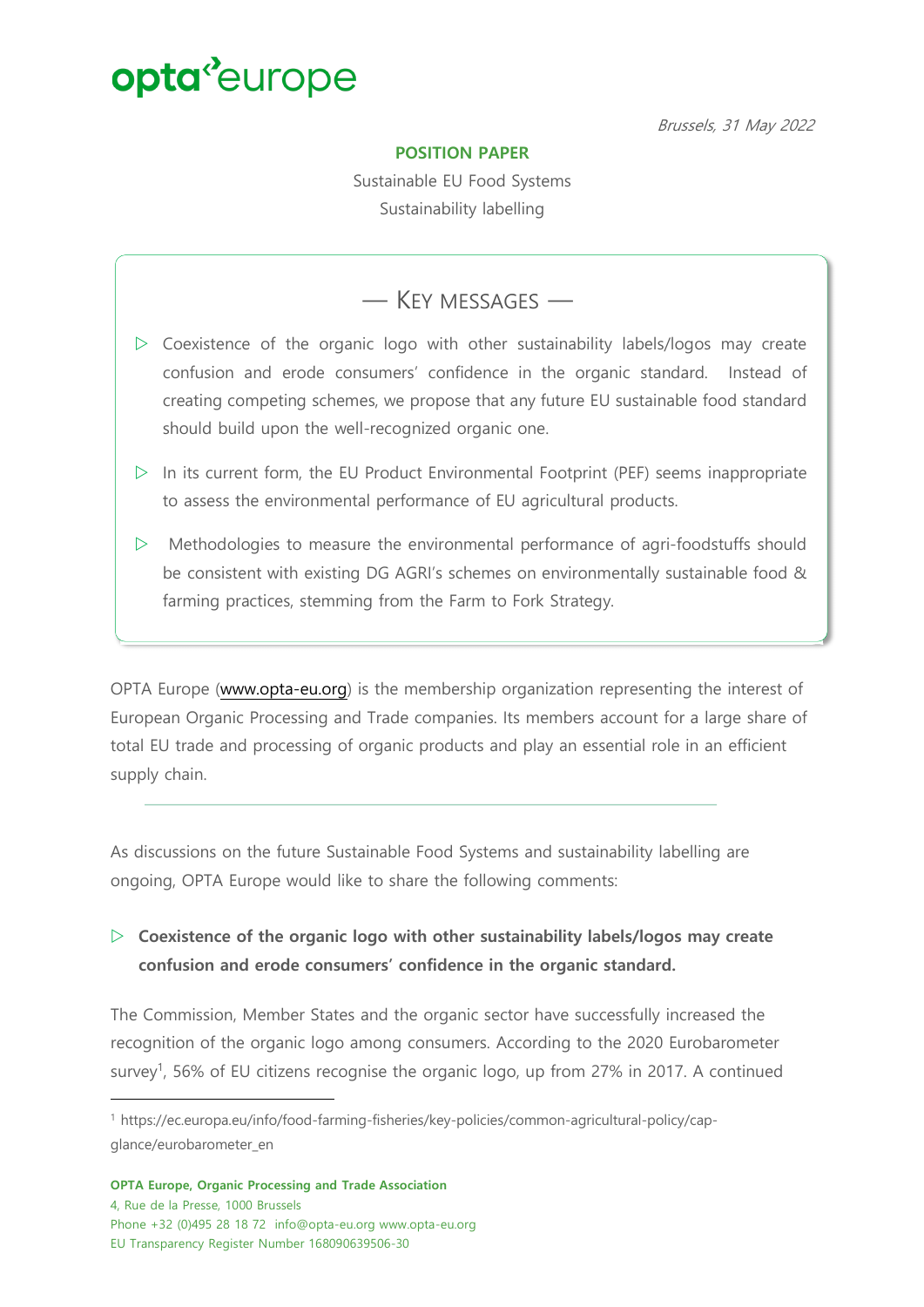support to promote the organic logo is an integral pilar of the EU Organic Action Plan, adopted in 2021 in the broader framework of the European Green Deal.

OPTA Europe is favorable to conveying clear information about the sustainability impact of food products. However, we fear that the coexistence of the organic logo with other sustainability labels/logos will just puzzle consumers and erode the confidence in the organic logo, in a way that runs counter to the Farm to Fork Strategy's objective to stimulate organic food production and consumption in the EU.

Instead of creating competing schemes, we propose any future EU sustainable food standard to build upon the well-recognized organic one. In this line of thought, we suggest the option that, for products that lie within the scope of Council Regulation (EC) No 848/2018 on organic production and labelling of organic products, only those products certified as organic would be eligible to bear an additional logo/label on environmental sustainability.

### w **In its current form, the EU Product Environmental Footprint (PEF) seems inappropriate to assess the environmental performance of EU agricultural products.**

We welcome the huge step that the EU Product Environmental Footprint (PEF) methodology has represented to harmonize the way Life Cycle Assessment (LCA) of products is carried out in the EU. However, we consider that, in its current form, it is not suitable to assess the environmental performance of agri-foodstuffs:

• It fails to reflect the benefits of extensive agroecological systems.

The methodological choice is not neutral. Life Cycle Assessment (LCA) methods -such as the EU Product Environmental Footprint (PEF) - have been developed to assess industrial products and might not be appropriate to represent agricultural systems. This is partly because LCA rarely considers aspects that agroecology aims to improve (soil health, biodiversity status, pesticide use impacts)<sup>2</sup>. Those aspects are however featured prominently in the Farm to Fork Strategy.

 $2$  Hayo van der Wer, Marie Trydeman Knudsen, Christel Cederberg, Towards better representation of organic agriculture in life cycle assessment. Nature Sustainability, Springer Nature 2020.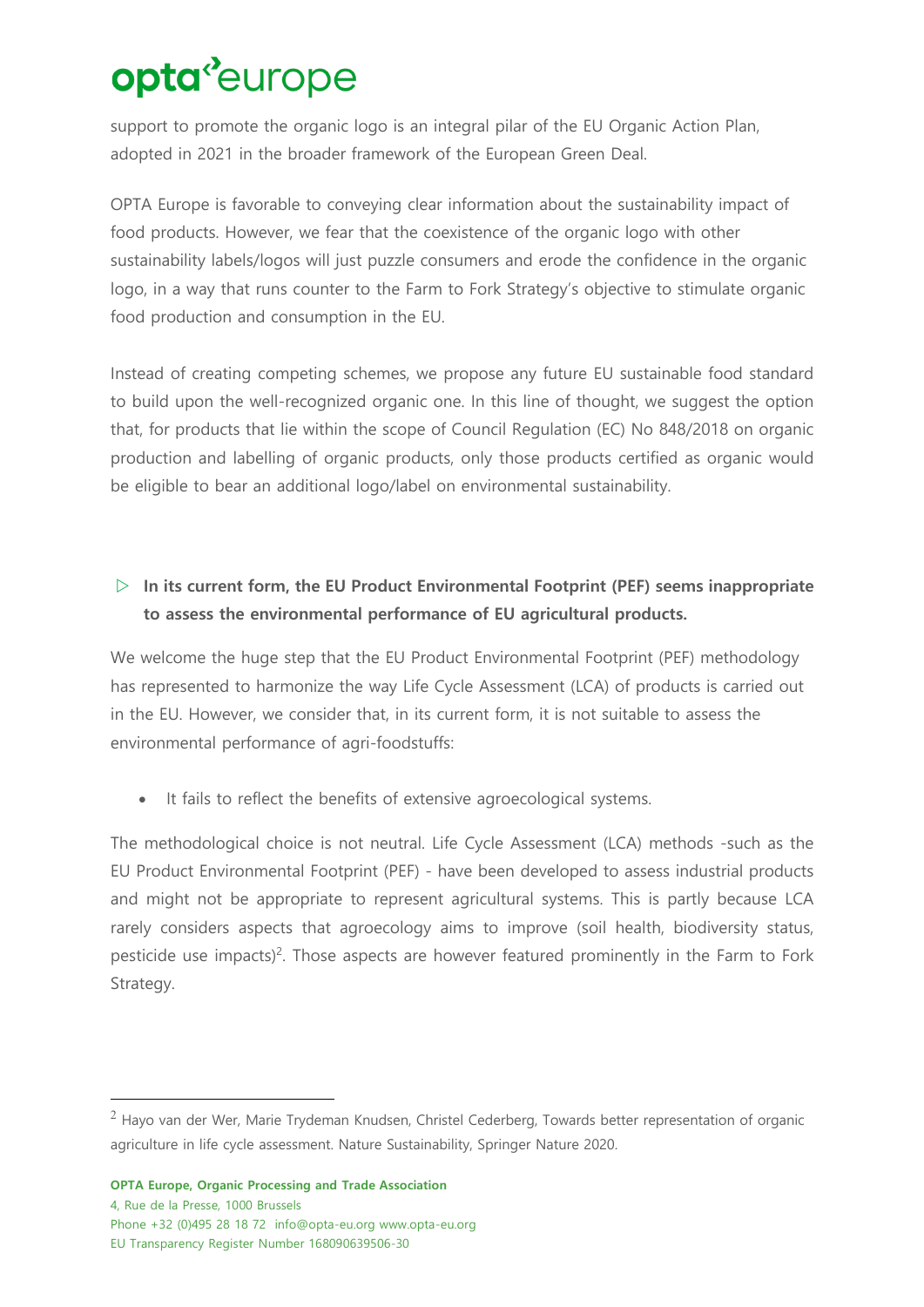To fairly assess the environmental footprint of food and to avoid jeopardizing the Farm to Fork Strategy's objectives, the PEF methodology must be complemented by additional indicators on key aspects that have been neglected.

• Limited number of existing PEF Category Rules for foodstuffs.

Product Environmental Footprint Category Rules have been developed for a very limited number (6) of food and drink sectors; there is a huge gap to be bridged. It is still unclear how PEFCRs can be developed on a large scale to cover all food and drink sectors.

• Need for cost-benefit analysis and impact on SMEs.

Life-cycle-assessments for one single product cost tens of thousands of Euros. A huge number of category rules will need to be developed and tested. An in-depth preliminary costbenefit assessment associated with the use of PEF on foodstuffs is necessary. This is particularly crucial, if the cost of developing the PEFCR is to be borne by industry, which in the organic sector is mostly composed by SMEs.

Once the PEF Category Rule is set, collecting the primary and secondary data and verifying the results by an independent third is still costly and burdensome. This represents another obstacle for businesses to apply this methodology, in particular for small business and for those offering a large assortment of products.

The OEKO-PEF research project<sup>3</sup> has calculated the footprint of three organic food products, based on existing PEFCR for pasta, dairy and meat. The results were made public in April 2022. Firstly, they show the difficulty for operators to understand and to apply the complex PEF methodology. Secondly, the incongruous results for the three products at stake confirm that the PEF is blind to the main features of the organic scheme, such as biodiversity preservation, animal welfare or soil management.

<sup>3</sup> https://www.fibl.org/fr/sujets/project-base-donnees/projet-item/project/1794